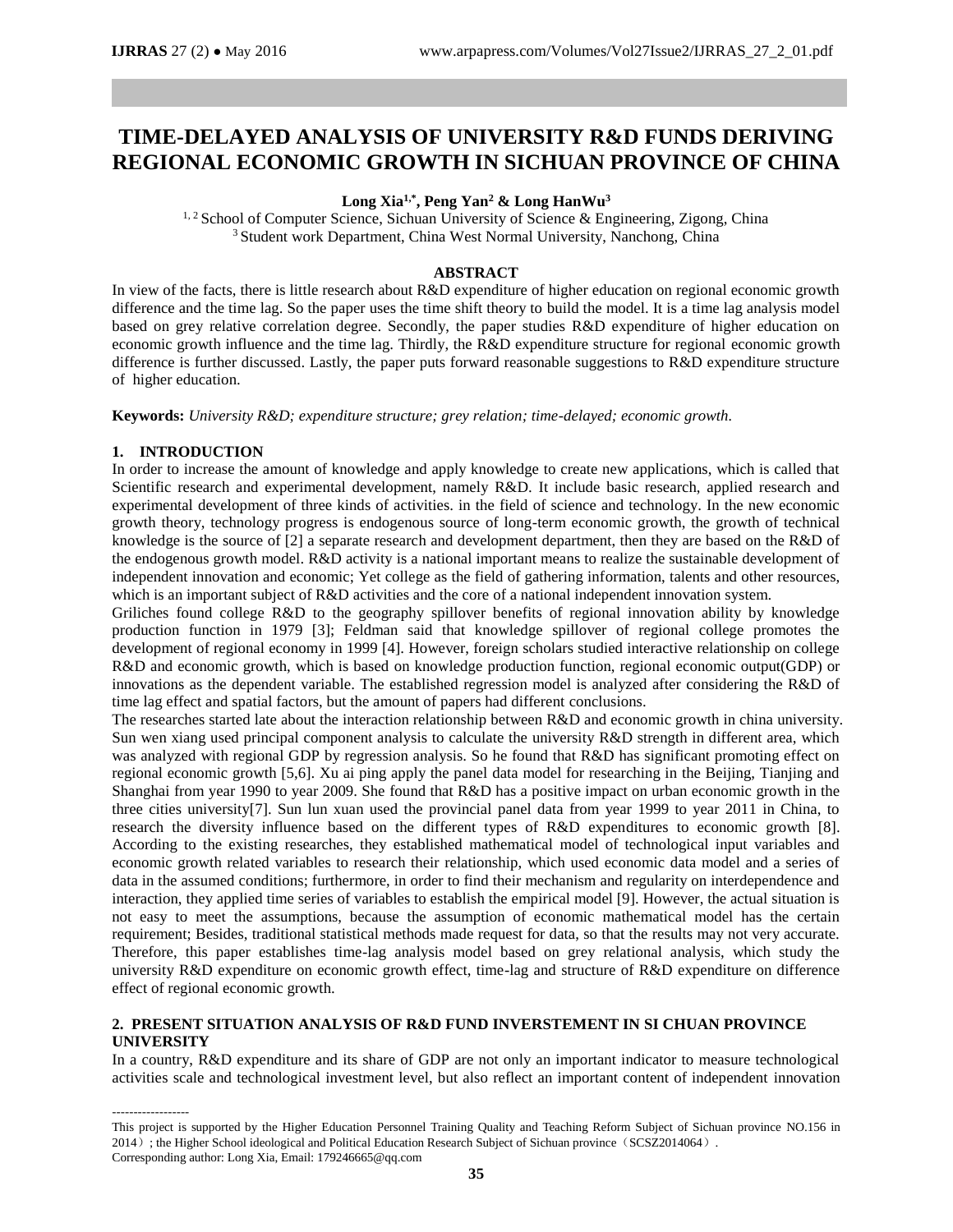capability and innovative type nation building process[1]. Therefore, in Si chuan province university, R&D expenditure and its share of GDP reflects the scale of activities, the level of investment and innovation capability of Si chuan technological. In recent years, total GDP has been steadily grow in Si chuan province, and the total amount of R&D investment has also shown a trend of continuous growth (Figure 1). Average growth rate of R&D expenditure investment of Si chuan university is 22.52%, which is significantly higher than the regional GDP growth in the same period, and it also showed a rising trend to account for regional GDP, then make sure power and strength of regional technological development have a longer-term keep and continuously strengthen. (data come from SiChuan Statistical Yearbook, The compilation of statistics of science and technology in university)



*Figure 1 The development trend of R&D investment and regional GDP in Si chuan province university*



*Figure 2 Structure of R&D funding investment in Si chuan province university*

According to figure 2, it show that R&D expenditure is trend to applied research. Meanwhile, in expenditure structure, expenditure of applied research is better than the basic research and experimental development in the scale of investment or the growth rate of strength. In addition to basic research investment is continuous increase, trial development expenditure is continuous decrease, which is stay in step with the overall structure of R&D investment in China university. From the existing researches, the industry argues that the R&D investment can promote regional economical development, so is it reasonable for R&D expenditure structure in Si chuan province? How do it promote regional economic to effect growth in a long period of time? How do the funding of basic research, applied research and trial research contribute to the regional economic growth? Whether it exist difference? Then it must to further explore and study.

### **3. THE INDEX SELECTION AND RESEARCH METHODS**

It is important to select the appropriate variables in the empirical study. The relationship between university R&D and regional economic growth is studied, which the variables of university R&D investment have so many. For example: university R&D funding, university R&D expenditure, R&D the number of activity and so on. The main variable of regional economic growth has regional gross domestic product and the industrial output value, these variables are time series, and their relevance research is suit for grey correlation measure. Therefore, The paper take university R&D expenditure as the index of expenditure, and take the regional GDP as the index of economic growth, then analyze their grey correlation. In order to discuss the difference effect of university R&D expenditure structure on the perspective of economic growth, the paper will discuss the time lag correlation, which is based on regional GDP and fund expenditure, which is basic research, applied research and trial development.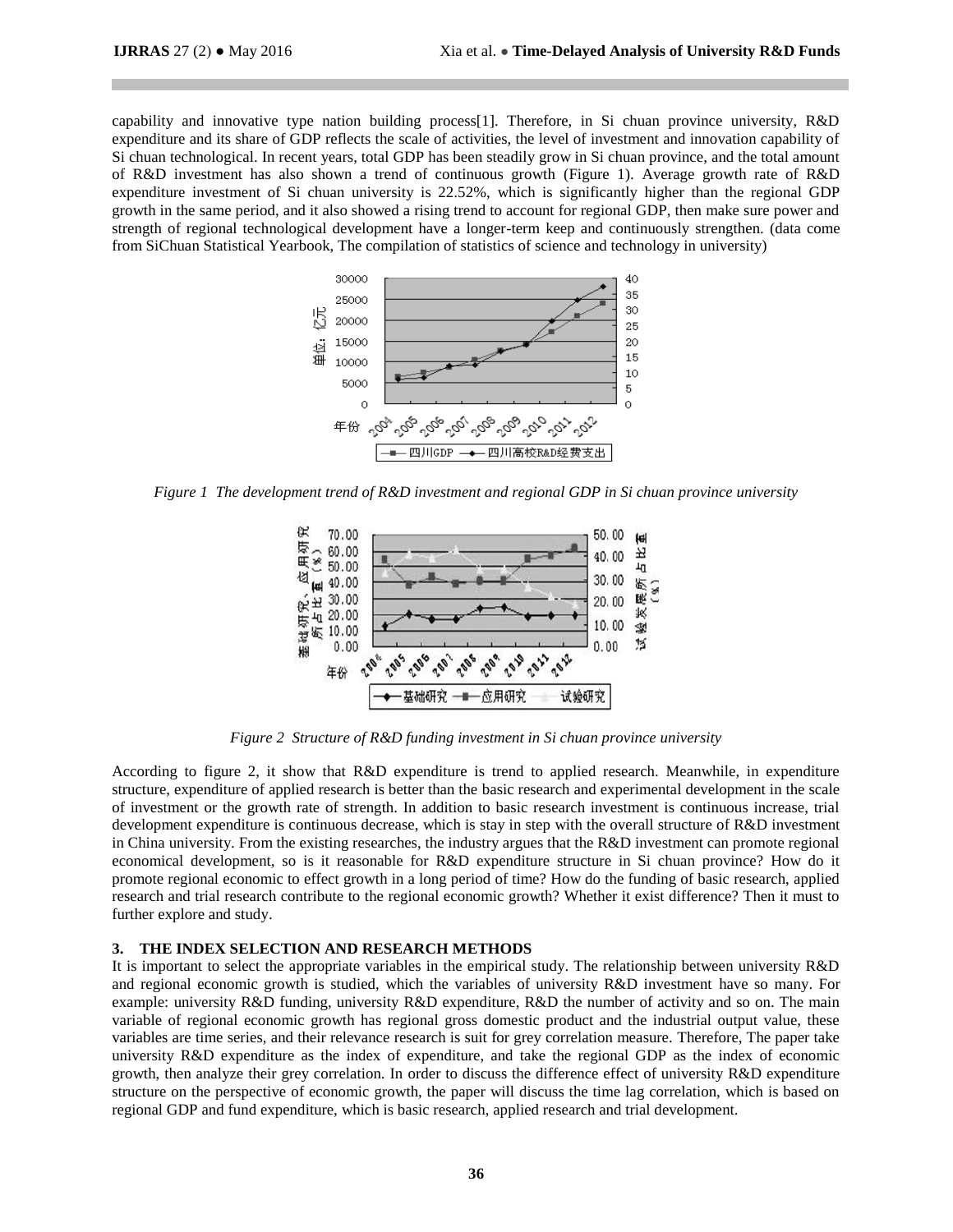The existing researches have confirmed that the R&D investment promote the time-lag of economic growth, then the relation discussion of university R&D and regional economic growth must join time lag. Moreover, the existing time lag research apply distribute lag model, vector auto regressive and impulse response function, time difference correlation coefficient and so on, this kind of time series measurement method require a sample size of 30 or more [10]. In view of this kind of research data is small, the paper will use the idea of time translation to construct the time lag analysis model based on grey relative correlation degree.

 $X = \{x(1), x(2), \dots, x(n)\}, Y = \{y(1), y(2), \dots, y(n)\}$  are called the system behavior sequence. The paper uses time shift method to establish the time delay analysis model, which is selected *X* as the system behavior characteristic sequence, then *Y* is also selected as system behavior sequence to compare. Time translation of the *Y* sequence, the moving step is marked as *l* , and every step to move a year. Because the grey correlation analysis require the time series of same length to analyze correlation, and the minimum amount of data is three, then the lagging behind step length meet  $l \leq n-3$ . Therefore the time lag series is assumed to follow the function:

$$
X' = \{x(1), x(2), \dots, x(n-l)\}, l = 0, 1, 2, \dots, n-3.
$$
  
\n
$$
Y' = \{y(l+1), y(l+2), \dots, y(n)\}, l = 0, 1, 2, \dots, n-3.
$$
\n(1)

On this basis, the corresponding delay sequence is initialized processing, namely:

$$
x^{l'}(i) = x(i) / x(1) i = 1, 2, \dots n - l,
$$
  
\n
$$
y^{l'}(i) = y(i) / y(1) i = l + 1, l + 2, \dots n.
$$
\n(2)

The calculation formula of grey relative degree of *X* and *Y* is assumed to follow the function:  
\n
$$
r'_{XY} = \frac{1 + |S_X| + |S_Y|}{1 + |S_X| + |S_Y| + |S_Y - S_X|}, \quad l = 0, 1, 2, \dots, n-3.
$$
\nWhere,  
\n
$$
|S_X| = \left| \sum_{k=1}^{n-1} x^{k'}(k) + \frac{1}{2} x^{k'}(n-l) \right|,
$$
\n
$$
|S_Y| = \left| \sum_{k=1+1}^{n} y^{k'}(k) + \frac{1}{2} y^{k'}(n) \right|,
$$
\n
$$
|S_Y - S_X| = \left| \sum_{k=1+1}^{n} y^{k'}(k) - \sum_{k=1}^{n-1} x^{k'}(k) + \frac{1}{2} [y^{k'}(n) - x^{k'}(n-l)] \right|
$$
\n(3)

Assume,

$$
r_{XY}^{l^*} = \max_{l=0}^{n-3} r_{XY}^l
$$
 (4)

When  $\iota^* = 0$ , *X* and *Y* are called the synchronization index; When  $\iota^*$  > 0, *Y* is called the lag index of *X*, where  $\iota^*$  is called the lag step.

# **4. R&D EXPENDITURE DRIVE DELAY ANALYSIS OF REGIONAL ECONOMIC GROWTH IN SICHUAN UNIVERSITY**

In order to analyze the effect of university R&D expenditure on regional growth, the difference effect of basic research, applied research and trial development to economic growth. The paper takes GDP as the basic index of lag analyze in Sichuan province from year 2004 to year 2012, respectively to university R&D expenditure, basic research, applied research and trial development expenditure as contrast analysis index, calculate grey relative correlation degree of distinct lag steps, the lag steps of maximum grey correlation degree as time difference of the derived regional GDP growth. (each index and data are shown in Table 1).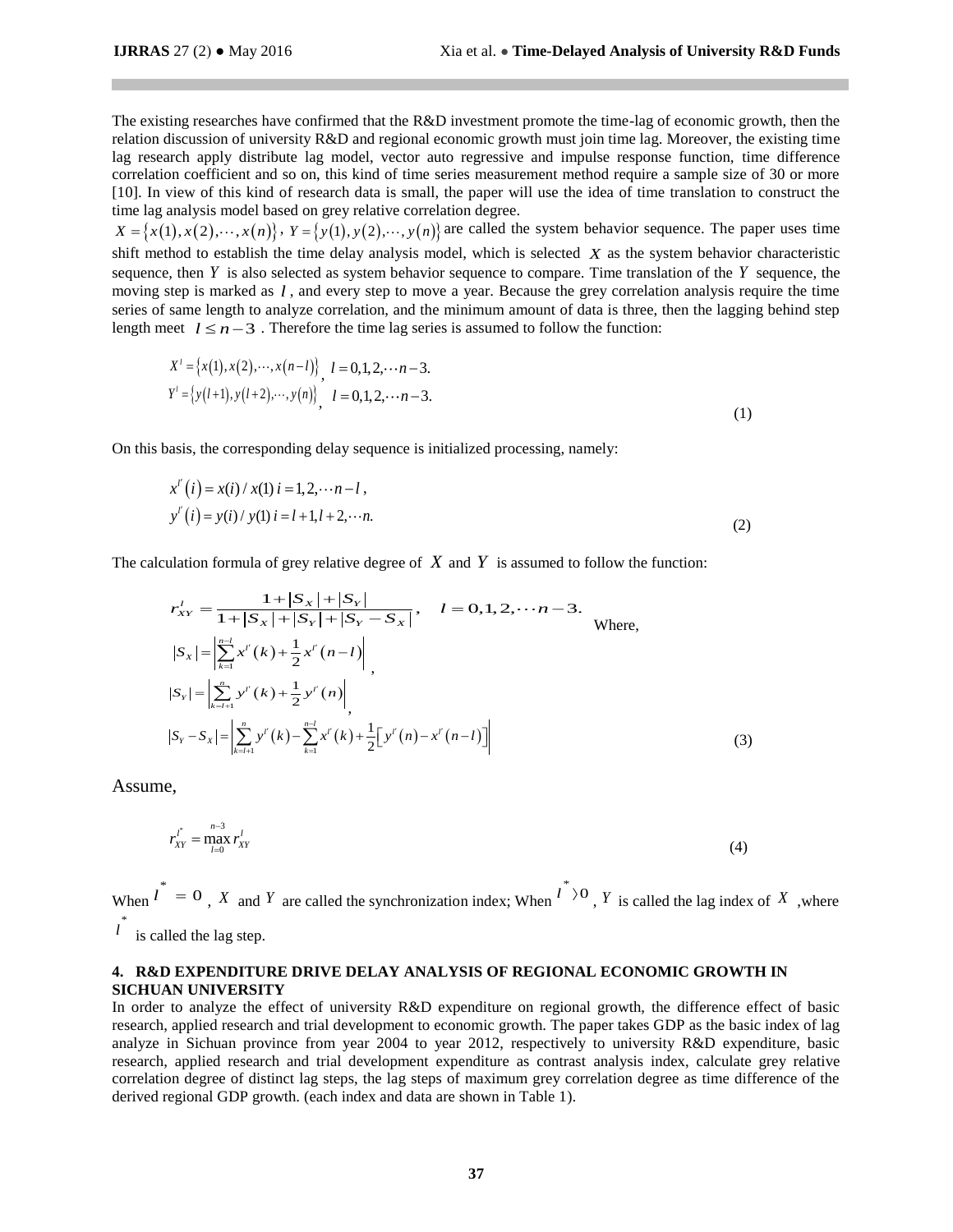| Index                        | 2004    | 2005                | 2006     | 2007     | 2008     | 2009     | 2010     | 2011                       | 2012                              |
|------------------------------|---------|---------------------|----------|----------|----------|----------|----------|----------------------------|-----------------------------------|
| Regional<br>GDP<br>(X)       | 6379.63 | 7385.10             | 8690.24  | 10562.39 | 12601.23 | 14151.28 |          | 17185.48 21026.68 23872.80 |                                   |
| University<br>expenditive(Y) |         | R&D 7.77999 8.44114 | 12.03276 | 12.28783 | 16.69878 | 18.65861 |          |                            | 26. 34499   33. 10105   37. 24274 |
| Fundamental<br>research(Y1)  | 1.01756 | 1.71901             | 2.03717  | 2.10168  | 4.00118  | 4.54571  | 4.88269  | 6.47959                    | 7.39037                           |
| Application<br>research (Y2) |         | 4.21617 3.23394     | 5.19703  | 4.8422   | 6.89993  | 7.60034  | 14.37927 | 19. 05721   22. 76644      |                                   |
| Development<br>test(Y3)      | 2.54626 | 3.48819             | 4.79856  | 5.34395  | 5.79767  | 6.51256  | 7.08303  | 7.56425                    | 7.08593                           |

|  |  | Table 1. GDP and University R&D in Sichuan province from year 2004 to year 2012 |  |  |  |  |  |  |  |  |  |  |
|--|--|---------------------------------------------------------------------------------|--|--|--|--|--|--|--|--|--|--|
|--|--|---------------------------------------------------------------------------------|--|--|--|--|--|--|--|--|--|--|

Regional GDP series

 $X = \{i = 1, 2 \cdots 9 | x(i) \} = \{6379.63, 7385.10, 8690.24, 1056.39, 12601.23, 14151.28, 17185.48, 21026.68, 23872.80\}$ 

is called the system characteristic sequence, University R%D expenditure sequence

 $Y = \{i = 1, 2 \cdots 9 | y(i) \}$  $=$  {7.77999, 8.4114, 12.03276, 12.28783, 16.69878, 18.65861, 26.34499, 33.10105, 37.24274}

is called the sequence of related factors. Assume,

*l* is the lag steps of university R&D expenditure to regional GDP, so  $l \leq n-3=6$ . The time lag series is *x*<sup>*l*</sup> = { $x(1), x(2), \dots, x(9-l)$ },  $Y' = \{y(l+1), y(l+2), \dots, y(9)\}$  and  $l = 0, 1, 2, \dots$  6. On this basis, the corresponding sequence is dealed with initialization, namely  $x^{i'}(i) = x(i)/x(1)$   $i = 1, 2, \dots 9$  $\int_l^l (i) = x(i) / x(1) i = 1, 2, \dots 9 - l, y$  $x^{i'}(i) = x(i) / x(1) i = 1, 2, \cdots 9 - l$ ,  $y^{i'}(i) = y(i) / y(1) i = l + 1, l + 2, \cdots 9$ .  $y''(i) = y(i) / y(1) i = l + 1, l + 2, ...$  $When l = 0,$ When  $l = 0$ ,<br>When  $l = 0$ ,<br> $X^0 = \{x(1), x(2), \dots, x(9)\} = \{6379.63, 7385.10, 8690.24, 1056.39, 12601.23, 14151.28, 17185.48, 21026.68, 23872.80\}$  $X^3 = {x(1), x(2), \dots, x(9)} = {6379.63, 7385.10, 8690.24, 1056.39, 12601.23, 14151.28, 17185.48, 21026.68, 23872.80}$ <br>  $Y^0 = {y(1), y(2), \dots, y(9)} = {7.77999, 8.4114, 12.03276, 12.28783, 16.69878, 18.65861, 26.34499, 33.10105, 37.24274}$ After initialization processing,

 $(i) = {x(i) / x(1) | i = 1, 2, \dots 9}$  $\begin{aligned} \n\mathcal{L}^{\text{S}} &= \{x(1), x(2), \cdots, x(9)\} = \{03/9.63, 7385.10, 8690.24, 1050.39, 12601.23, 14151.28, 17185.48, 21026.68, 23872.80\} \n\end{aligned}$   $\begin{aligned} \n\mathcal{L}^{\text{S}} &= \{y(1), y(2), \cdots, y(9)\} = \{7.77999, 8.4114, 12.03276, 12.2878$  $\int (i) = \int x(i) / x(1) |i - 1, 2, ... 9) = \int$  $X^0 = \{y(1), y(2), \dots, y(9)\} = \{7.77999, 8.4114, 12.03276, 12.287, 12.287, 12.287, 12.287, 12.287, 12.287, 12.287, 12.287, 12.287, 12.287, 12.287, 12.287, 12.287, 12.287, 12.287, 12.287, 12.28, 12.28, 12.28, 12.28, 12.28, 12.28$  $\{1,$ After initialization processing,<br>  $x^{\circ'}(i) = \{x(i) / x(1) | i = 1, 2, \dots 9\} = \begin{cases} \frac{6379.63}{6379.63}, \frac{7385.10}{6379.63}, \frac{8690.24}{6379.63}, \frac{1056.39}{6379.63}, \frac{12601.23}{6379.63} \end{cases}$ <br>  $= \{1, 1.157606, 1.362186, 1.655643, 1.975$  $\bigg\} =$ 2.693805,3.295909,3.742035  $0^{0'}(i) = \{y(i) / x(1) | i = 1, 2, \cdots 9\} = \{1, 2, \cdots 9\}$  $y(i) / x(1) | i = 1,2, \cdots 9$  = {1,1.084981,1.546629, ľ 2.693805, 3.295909, 3.742035}<br> $y^{\circ}(i) = {y(i) / x(1) | i = 1, 2, \cdots 9} = {1, 1.084981, 1.546629, 1.579415, 2.146376, 2.398282, 3.386250, 4.254639, 4.786991}$ ,

according to the formula (2) ,

the relative degree of grey incidence  $X$  and  $Y$ 

according to the formula (2),  
\nthe relative degree of grey incidence X and Y  
\n
$$
r_{XY}^0 = \frac{1+|S_X|+|S_Y|}{1+|S_X|+|S_Y|+|S_Y-S_X|} = \frac{1+24.57706+20.97163}{1+24.57706+20.97163+3.605429} = 0.9281
$$

Similarly, according to the formula (3)

imilarly, according to the formula (3)<br>  $\frac{1}{2}$   $\frac{1}{2}$  = 0.9433,  $r_{xy}^2$  = 0.9666,  $r_{xy}^3$  = 0.9819,  $r_{xy}^4$  = 0.9757,  $r_{yy}^5$  = 0.9829,  $r_{xy}^6$  $r_{XY}^{0} = \frac{1}{1+|S_X|+|S_Y|+|S_Y-S_X|} = \frac{1}{1+24.57706+20.97163+3.605429} = 0$ <br>
Similarly, according to the formula (3)<br>  $r_{XY}^1 = 0.9433, r_{XY}^2 = 0.9666, r_{XY}^3 = 0.9819, r_{XY}^4 = 0.9757, r_{XY}^5 = 0.9829, r_{XY}^6 = 0.9900$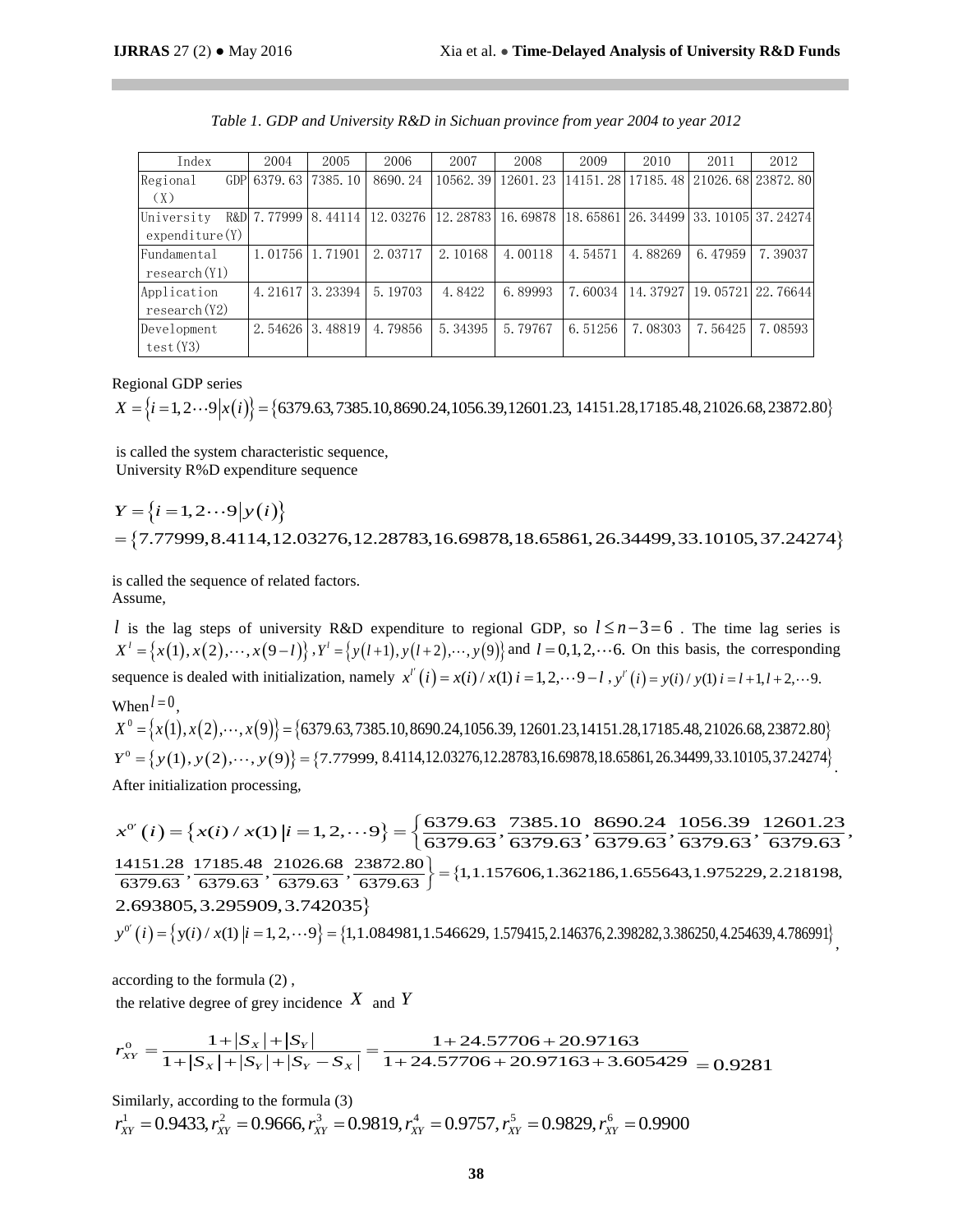Lag step  $l^* = 6$ . Therefore, the university R&D expenditure, basic research, applied research and trial development is respectively calculated with grey correlation degree of regional GDP, which is used to the time lag analysis model based on grey relative correlation degree. (The calculation results are shown in Table 2).

| Value of $\ell$      |        |        |        | 3      | 4      | 5      | 6      |
|----------------------|--------|--------|--------|--------|--------|--------|--------|
| Universtiy R&D       | 0.9281 | 0.9433 | 0.9666 | 0.9819 | 0.9757 | 0.9829 | 0.9900 |
| expenditure(Y)       |        |        |        |        |        |        |        |
| Fundamental          | 0.7846 | 0.7958 | 0.8131 | 0.8086 | 0.8230 | 0.9060 | 0.8882 |
| research(Y1)         |        |        |        |        |        |        |        |
| Application research | 0.9451 | 0.9856 | 0.9613 | 0.9071 | 0.9180 | 0.8880 | 0.9281 |
| (Y2)                 |        |        |        |        |        |        |        |
| Development test(Y3) | 0.9967 | 0.9690 | 0.9512 | 0.9257 | 0.9137 | 0.9259 | 0.9219 |

*Table 2. L take different values of university R&D spending relative to GDP gray relational tables*

From Table 2, university R&D investment funds is relatively stable to promote economic growth, which is

consistent with existing researches. But for the university R&D funds  $\int_{0}^{6}$   $\mathbf{r}^{l}$  =  $\mathbf{r}^{6}$  $\max_{l=0}^{6} r_{XY}^{l} = r_{XY}^{6} = 0.990$ , lag step is  $l^* = 6$ . With the increase of time, sample sizes are magnified, the calculation results of the lag step may be more than 6. So what is the fast and efficient way to promote local economic growth? To basic research funding, the maximal correlation degree is 0.882 and the lag step is 5 years, which is mean that basic research is more effective to regional economic. But the result is suit to the basic characteristics of basic research. Because from the basic research to the publish of research achievement and the spread of knowledge, which need time to accumulate; Furthermore, if basic research achievement change to the direct motivation of promoting the economic development, there also need applied research and technological innovation. In addition, to applied research funding, the maximal correlation degree is 0.986, lag step is 1 year; To trial development funding, the maximal degree is 0.9967, lag step is 0, namely the input of trial development is synchronized with regional economic growth. It can be seen that the fund investment of applied research and trial development in the short term to generate economic benefits.

# **5. CONCLUSION AND SUGGESTION**

The university R&D expenditure is remarkable to regional economic growth, but the influence of three kinds of R&D expenditure is very difficult to regional economic growth. Test results show that college test and development R&D funds into the fastest, the application of R&D funds to the second, the effect of basic R&D funding is the slowest. This difference is mainly due to their different effects on the mechanism of economic growth.

Trial development research is obtained from basic research, applied research and practical experiment. In order to product new materials, products and installation, the established new technology, system and service, which is the systematic work by change with produced and established affairs [11], which is a direct process to promote the economic growth and take the scientific research results into the ability of technology and products, and thus directly produce economic benefits. Application research is to determine the application of basic research result, or it is new method or new approach to achieve predetermined goals [11], which is the bridge between basic research and trial development. Although the effect of economic growth is less than trial development research, the result of economic stimulus is rapidly and significantly. Therefore, college should make full use of its scientific research and talent advantage, which make the scientific to application research, technology development and industrialization forward appropriately, there will be promising basic research results into applied results, which is great significant to college research development and economic development.

When university R&D spending on certain cases, the shift among the three kinds. In the transformation of industries and emerging strategic development, it will focus science and technology into the application of productivity and the link of trial development in university investment, which neglect of basic research investment. Firstly, basic research is the source of new knowledge and the guider of new inventions. Secondly, it is the core foundation of technological progress. Thirdly, it is the prerequisite for other research activities. Basic research funding is insufficient, so it will restrict the long-term sustainable development of science and technology. With the passage of time, although basic research investment is not synchronized with economic output, the role of the trend will be more strengthening. Therefore, colleges should be rational allocation of R&D funds, which ensure that the basic research is the core status of the chain in the "Science-Technology-Productivity".

It can be further attention to the rationality of education investment structure, finding the back reason of imbalance of university R&D investment structure, exploring the effectively for allocation of resource under the constraints of limited expenditure, obtaining maximum effectiveness and benefits, providing a more valuable comments and